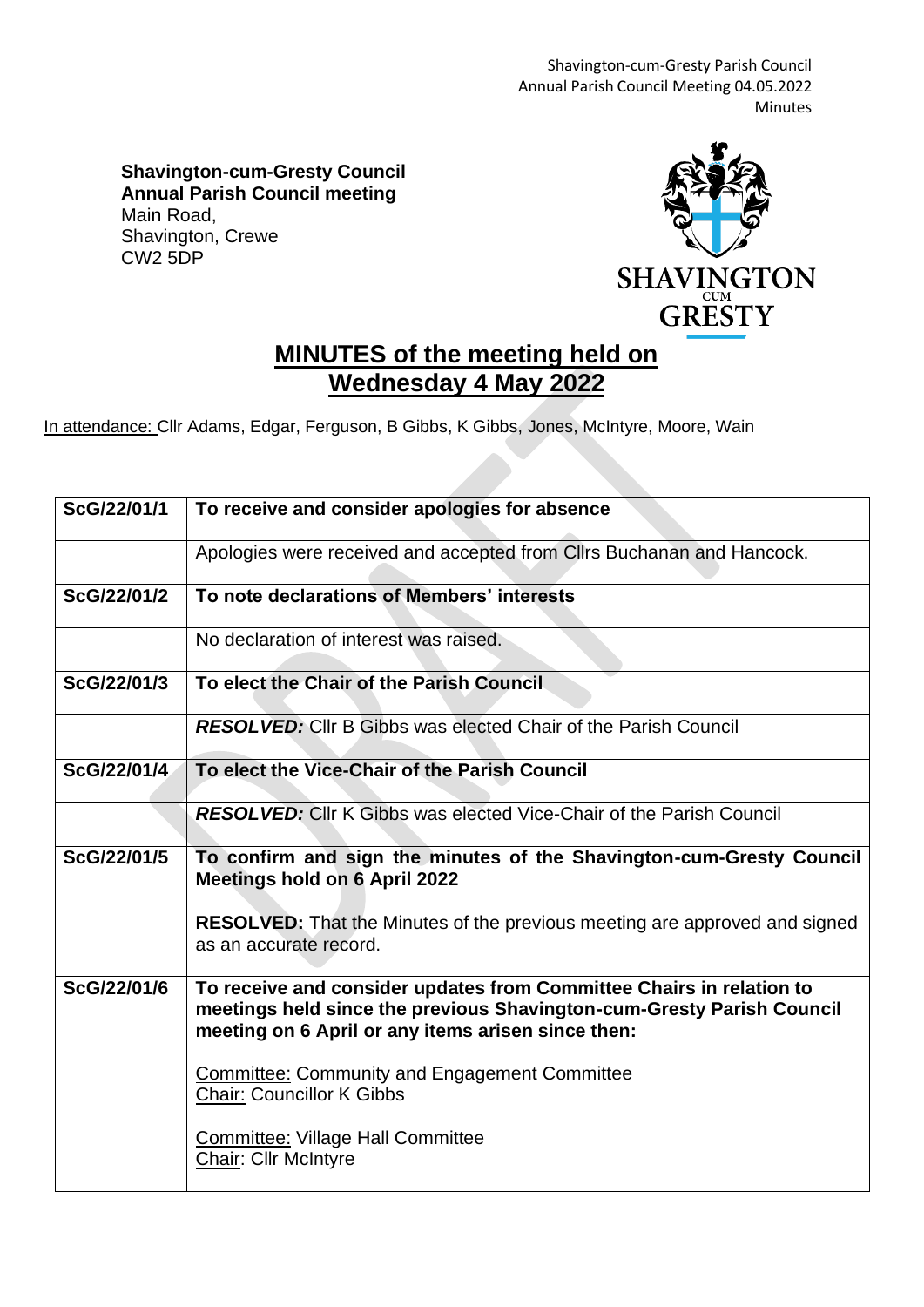|             | <b>Committee: Environment and Recreation Committee</b><br><b>Chair: Councillor Ferguson</b>                                                                                                                                                          |
|-------------|------------------------------------------------------------------------------------------------------------------------------------------------------------------------------------------------------------------------------------------------------|
|             | <b>Committee: Finance Committee</b><br>Chair: Cllr Wain                                                                                                                                                                                              |
|             | <b>Committee: Staffing Committee</b>                                                                                                                                                                                                                 |
|             | <b>Chair: Councillor Buchanan</b>                                                                                                                                                                                                                    |
|             | Members <b>NOTED</b> the update.                                                                                                                                                                                                                     |
|             | <b>RESOLVED:</b> that the Clerk is instructed to liaise with ANSA and Cheshire East<br>Council to gain further information with regards to any plans for the allotments in<br>Shavington Park and to report this back to Members for considerations. |
|             | <b>RESOVED:</b> that Mrs Jones is nominated representative of Shavington-cum-<br>Gresty Parish Council at the Shavington Triangle Liaison Group, together with Cllr<br>McIntyre                                                                      |
| ScG/22/01/7 | To consider and approve the terms of reference of Committees                                                                                                                                                                                         |
|             | Members <b>NOTED</b> the updates.                                                                                                                                                                                                                    |
|             | <b>RESOLVED:</b> that Committees' terms of reference are approved.                                                                                                                                                                                   |
| ScG/22/01/8 | To consider the approval of Committee structures and nominations to<br>new and existing Committees                                                                                                                                                   |
|             | Members <b>NOTED</b> the report.                                                                                                                                                                                                                     |
|             | RESOLVED: that the Committees' structure and membership are approved with<br>the following amendments:                                                                                                                                               |
|             | a. That Cllr Jones is added to the Village Hall Committee<br>b. That Cllr Edgar is removed from the Planning Committee<br>c. That the nomination of any remaining vacancies is deferred to the next<br><b>Parish Council meeting</b>                 |
| ScG/22/01/9 | To consider and approve representations on outside bodies                                                                                                                                                                                            |
|             | a. Village Festival Committee - Cllr Hancock<br>b. Wybunbury United Charities - Cllrs Adams, Buchanan, K Gibbs                                                                                                                                       |
|             | <b>RESOLVED: that</b>                                                                                                                                                                                                                                |
|             | a. The appointment of the representative to the Village Festival Committee is                                                                                                                                                                        |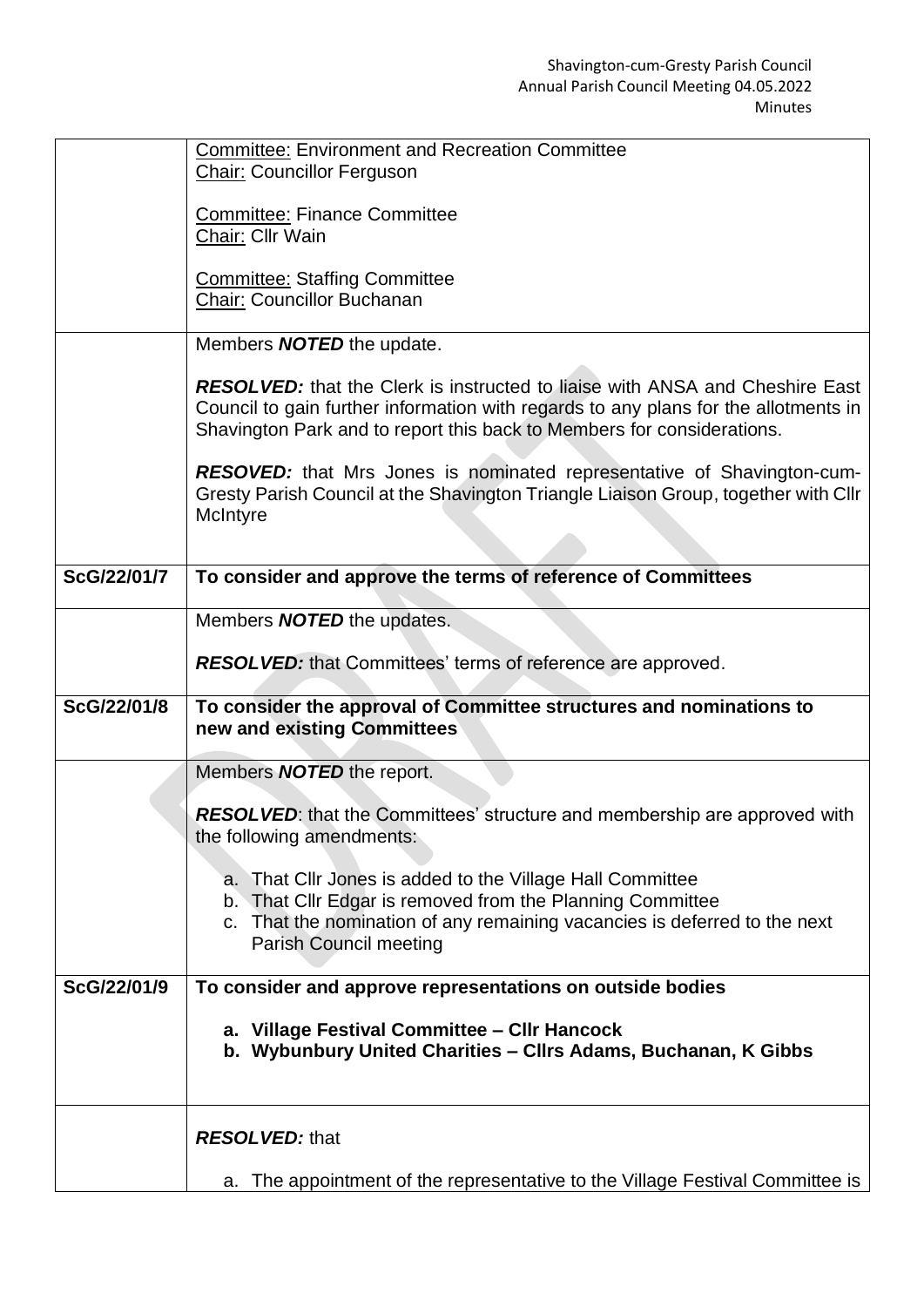|              | deferred to the next Parish Council meeting                                                                                                                                                                                                       |
|--------------|---------------------------------------------------------------------------------------------------------------------------------------------------------------------------------------------------------------------------------------------------|
|              | b. That Cllrs Adams, Buchanan and Jones are appointed as representative<br>members for Wybunbury United Charities                                                                                                                                 |
| ScG/22/01/10 | To consider and approve the Council meetings calendar 2022/23                                                                                                                                                                                     |
|              | Members <b>NOTED</b> the reports.                                                                                                                                                                                                                 |
|              | <b>RESOLVED:</b> that the Council Meeting calendar 2022/23 is approved.                                                                                                                                                                           |
| ScG/22/01/11 | To confirm the Council's adoption of:                                                                                                                                                                                                             |
|              | a. Councillor Code of Conduct (https://shavingtononline.co.uk/councillor-<br>code-of-conduct/)                                                                                                                                                    |
|              | b. Shavington-cum-Gresty Standing Orders<br>(https://shavingtononline.co.uk/standing-orders/)                                                                                                                                                     |
|              | c. Shavington-cum-Gresty Finance Regulations                                                                                                                                                                                                      |
|              | (https://shavingtononline.co.uk/finance-regulations/)                                                                                                                                                                                             |
|              | <b>RESOLVED:</b> that the Councillor Code of Conduct, the Shavington-cum-Gresty<br>Standing Orders and the Shavignton-cum-Gresty Finance Regulation are<br>adopted.                                                                               |
| ScG/22/01/12 | To review, consider and approve matters related to:                                                                                                                                                                                               |
|              | a. Council list of assets<br>b. Affiliation to:                                                                                                                                                                                                   |
|              | a. Cheshire Association of Local Councils <sup>1</sup><br><b>b. Cheshire Community Action</b>                                                                                                                                                     |
|              | Members <b>NOTED</b> the update.                                                                                                                                                                                                                  |
|              | CIIr Edgar declared a not pecuniary interest in item b) and abstained from the<br>vote.                                                                                                                                                           |
|              | <b>RESOLVED:</b>                                                                                                                                                                                                                                  |
|              | a. That the Council List of assets is approved<br>b. That the affiliation to Cheshire Association of Local Council and Cheshire<br>Community Action is approved and that the Clerk is instructed to proceed<br>with the payment of the annual fee |
| ScG/22/01/13 | Internal auditor - to approve JDH Business Services as internal auditor for<br>2022/23                                                                                                                                                            |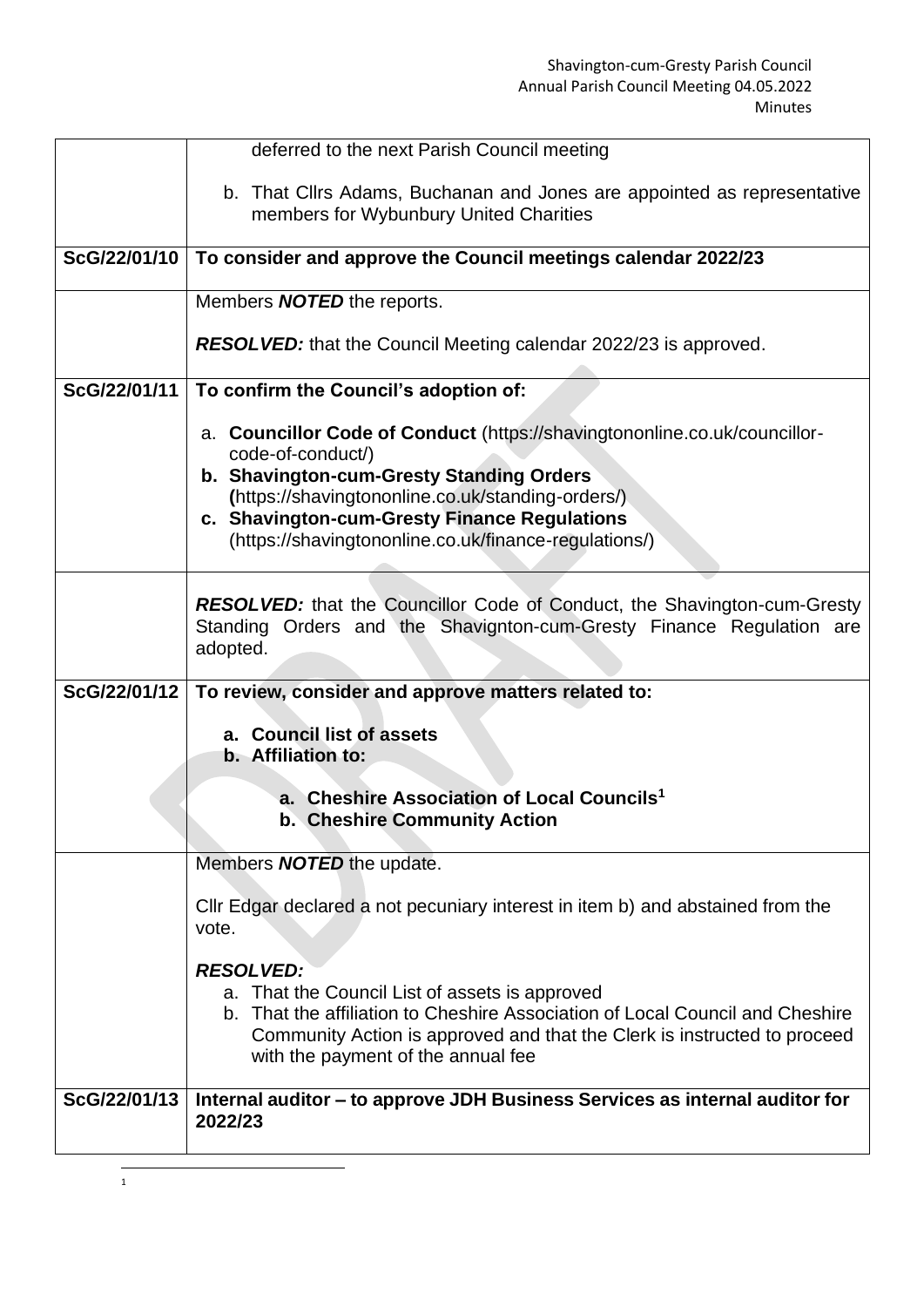|              | <b>RESOLVED:</b> That JDH Business Service is appointed as Internal Auditor.                                        |
|--------------|---------------------------------------------------------------------------------------------------------------------|
| ScG/22/01/14 | <b>External support services:</b>                                                                                   |
|              | a. To approve Beardmore Accountants for payroll service<br>b. JDHBS as GDPR consultant                              |
|              | c. Rhino Safety as H&S consultant                                                                                   |
|              |                                                                                                                     |
|              | <b>RESOLVED:</b> that the external support services are approved.                                                   |
| ScG/22/01/15 | To consider and approve Council's bank signatories:                                                                 |
|              | d. Cllr K Gibbs                                                                                                     |
|              | e. Cllr B Gibbs                                                                                                     |
|              | f. Cllr Hancock                                                                                                     |
|              | g. Cllr McIntyre<br>h. Cllr Ferguson                                                                                |
|              | <b>CIIr Adams</b><br>i.                                                                                             |
|              | j. S Garnero (Parish Clerk)                                                                                         |
|              | k. S Randle (Community Manager)                                                                                     |
|              | <b>RESOLVED:</b> that the Council's bank signatories are approved.                                                  |
| ScG/22/01/16 | To note and approve payments since the previous meeting                                                             |
|              | Members <b>NOTED</b> the report.                                                                                    |
|              | <b>RESOLVED:</b> that payments made by the Clerk under the delegation scheme                                        |
|              | listed in report 16.2 are approved.                                                                                 |
|              | ScG/22/01/17   To consider approving the next round of payments                                                     |
|              |                                                                                                                     |
|              | Members <b>NOTED</b> the report.                                                                                    |
|              | <b>RESOLVED:</b> that payments listed in item 17.1 are approved.                                                    |
|              |                                                                                                                     |
| ScG/22/01/18 | To receive a report from the Village Beat Manager                                                                   |
|              | The Clerk briefed Members with regards to the item.                                                                 |
| ScG/22/01/19 | To receive an update on Cheshire East Council's plans affecting the Parish<br><b>Council from Cllr Marren (CEC)</b> |
|              |                                                                                                                     |
|              | Members <b>NOTED</b> the report.                                                                                    |
| ScG/22/01/20 | To receive an update with regards to Cheshire East Community                                                        |
|              | <b>Governance Review</b>                                                                                            |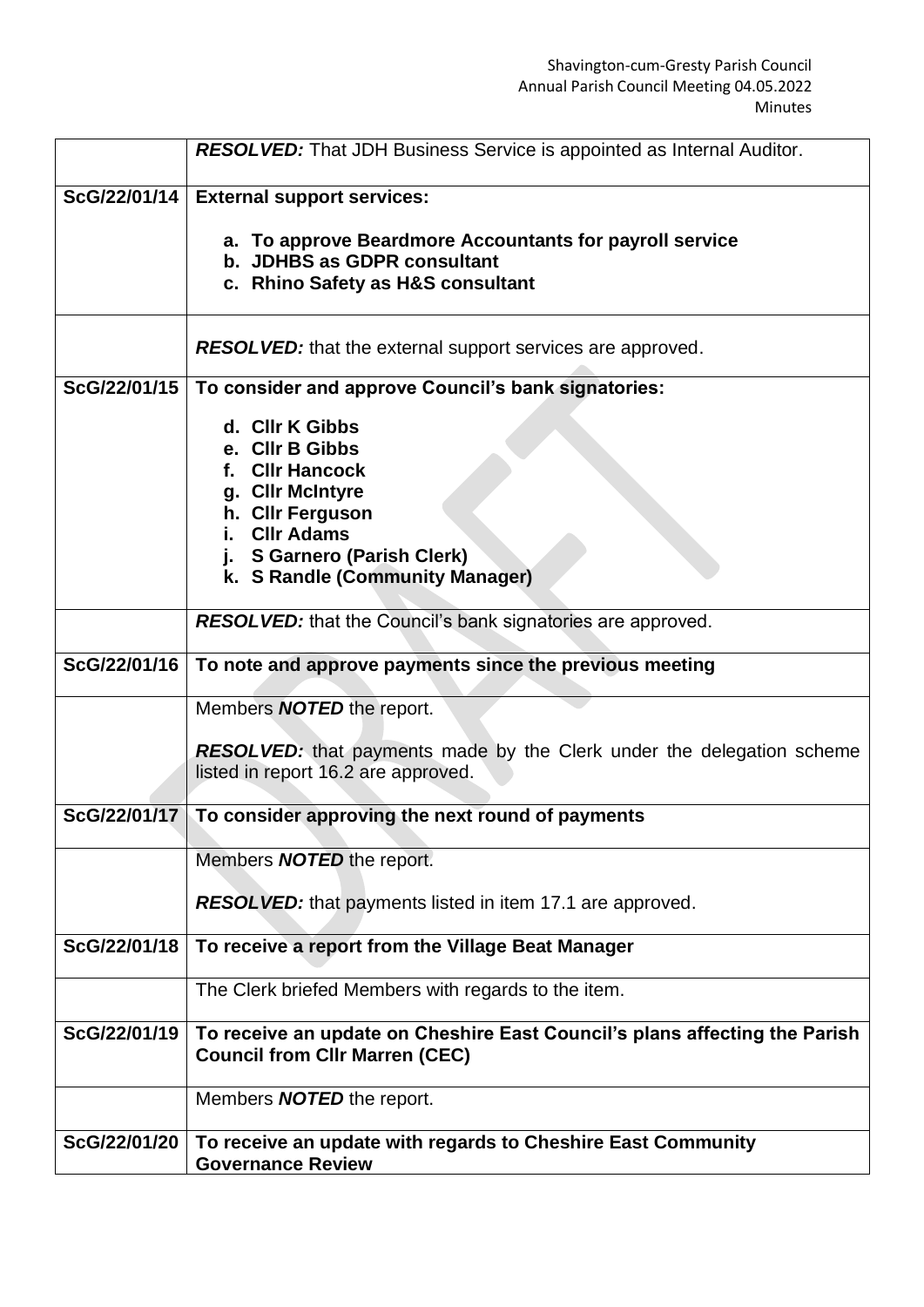|              | CIIr B Gibbs updated Members with regards to the item.                                                                    |
|--------------|---------------------------------------------------------------------------------------------------------------------------|
|              |                                                                                                                           |
|              | Members <b>NOTED</b> the update.                                                                                          |
| ScG/22/01/21 | To consider making a response to the following planning applications:                                                     |
|              | a. Application: 22/1388M                                                                                                  |
|              | <b>Proposal:</b> Proposed Demolition of existing Single Garage, replaced with                                             |
|              | 2-storey Side Extension to provide additional living                                                                      |
|              | accommodation + Internal and External Alterations                                                                         |
|              | Location: 90, MAIN ROAD, SHAVINGTON, CW2 5DU<br>National Grid Ref: 369753.9234 351746.6283                                |
|              |                                                                                                                           |
|              | It was <b>NOTED</b> that Clir Edgar abstained from the vote.                                                              |
|              | <b>RESOLVED:</b> No comment                                                                                               |
| ScG/22/01/22 | To consider making responses to any urgent planning application                                                           |
|              | consultations that have arisen since this agenda was published                                                            |
|              |                                                                                                                           |
|              | No planning application was received.                                                                                     |
| ScG/22/01/23 | To receive and consider funding a dedicated PCSO to cover Shavington-                                                     |
|              | cum-Gresty's area and to delegate the Clerk to sign the SLA agreement                                                     |
|              | with Cheshire Constabulary on behalf of the Parish Council                                                                |
|              | Members NOTED the report.                                                                                                 |
|              |                                                                                                                           |
|              | <b>RESOLVED:</b> that the SLA with Cheshire Constabulary is approved, subject to<br>the following clauses being included: |
|              |                                                                                                                           |
|              | a. That a monthly report with a list of actions and activities undertaken by                                              |
|              | the PCSO is provided to Members within 30 days from the end of the                                                        |
|              | previous month                                                                                                            |
|              |                                                                                                                           |
|              | b. That at least n.2 briefing sessions are held by the PCSO each year to                                                  |
|              | update Members of the Parish Council                                                                                      |
|              | <b>RESOLVED:</b> that the Clerk is delegated to sign the SLA with Cheshire                                                |
|              | Constabulary on behalf of the Parish Council                                                                              |
|              |                                                                                                                           |
| ScG/22/01/24 | To receive and consider proposals with regards to 140 Main Road                                                           |
|              | Members NOTED the report.                                                                                                 |
|              |                                                                                                                           |
|              | <b>RESOLVED:</b> that, aware of the interest raised from other community groups to                                        |
|              | take the building and in order to reduce the Council's financial risks and precept                                        |
|              | increase, the asset transfer process is paused. And that a request is made to                                             |
|              | Cheshire East Council to run a public tender exercise to test the interest of other                                       |